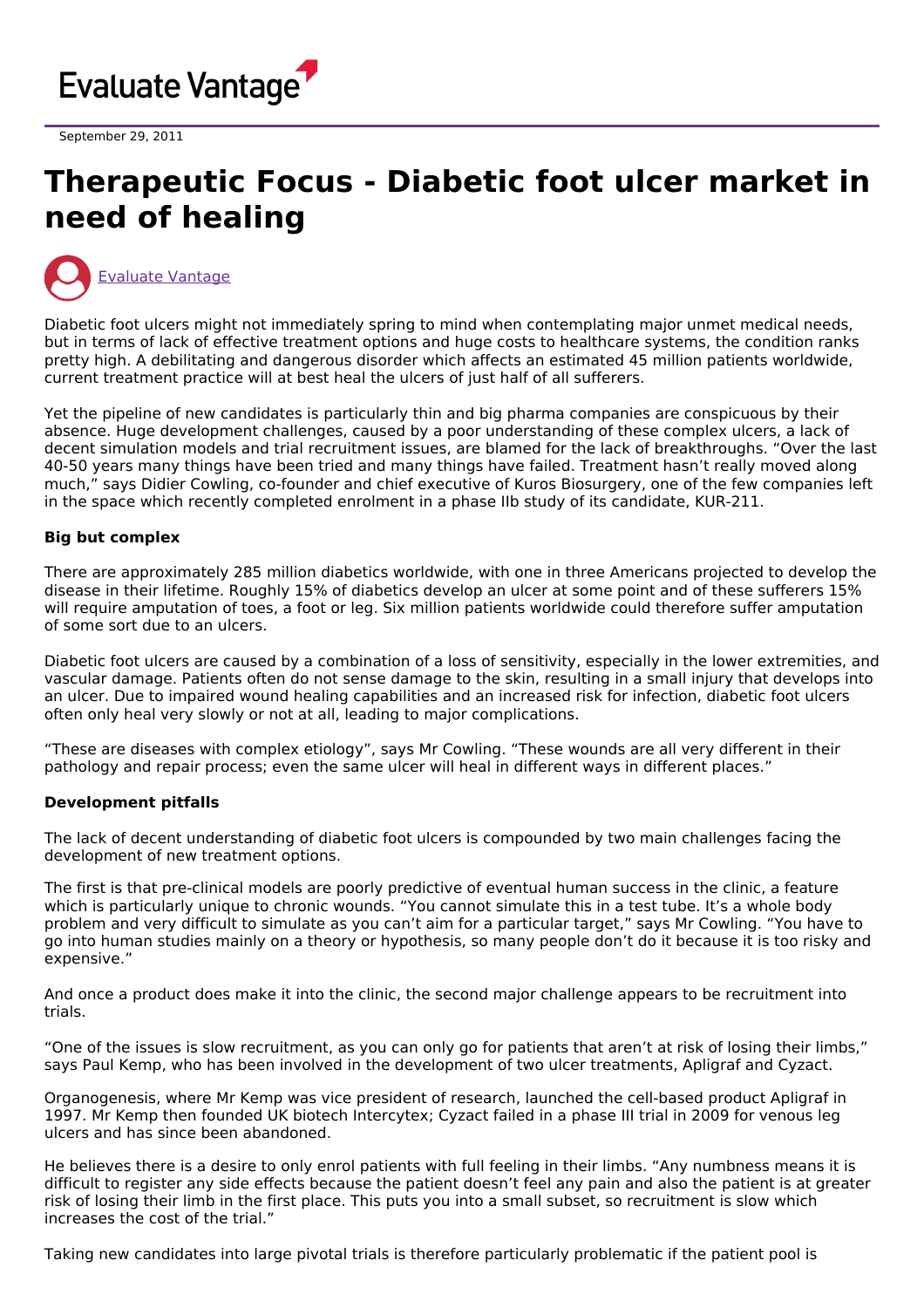restricted, which perhaps explains why just one candidate is currently undergoing a phase III trial (see pipeline table below).

### **Lots of tactics, poor success**

Protocols to treat diabetic foot ulcers are not particularly standardised, mainly due to a lack of well controlled studies for the various devices, gels and dressings which are mostly used after the ulcers are 'debrided' – cut right back, often surgically but also through the use of chemicals, enzymes and even maggots, removing the chronically diseased tissue to try and get fresh tissue and blood into the ulcer.

Various dressing types can then be applied, most of which create a moist wound-healing environment, often in conjunction with antibiotics to fight off the high risk of infection.

In terms of more active therapeutic agents, the likes of Dermagraft or Regranex may also be applied to the ulcer, particularly if the ulcer is extensive and fails to respond to other treatments. Apligraf, more of a skingraft type product, can also be applied.

| <b>Marketed Therapeutic Agents for Diabetic Foot Ulcers</b> |                                          |                                                  |                                                     |  |  |
|-------------------------------------------------------------|------------------------------------------|--------------------------------------------------|-----------------------------------------------------|--|--|
| <b>Product</b>                                              | Pharmacological<br><b>Class</b>          | <b>Company</b>                                   | <b>Originator</b>                                   |  |  |
| Dermagraft                                                  | Fibroblast derived<br>dermal substitute  | Shire                                            | <b>Advanced Tissue Sciences</b>                     |  |  |
| Apligraf                                                    | Tissue-engineered skin                   | Organogenesis                                    | Organogenesis                                       |  |  |
| Regranex<br>(becaplermin)                                   | Platelet-derived growth<br>factor (PDGF) | Systagenix Wound<br>Management/Johnson & Johnson | ZymoGenetics                                        |  |  |
| Easyef<br>(nepidermin)                                      | Epidermal growth<br>factor               | Daewoong Pharmaceutical                          | Daewoong Pharmaceutical                             |  |  |
| Citoprot-P                                                  | Epidermal growth<br>factor               | <b>Bioven</b>                                    | Centre for Genetic Engineering<br>and Biotechnology |  |  |
| Regen-D 150                                                 | Epidermal growth<br>factor               | <b>Bharat Biotech</b>                            | <b>Bharat Biotech</b>                               |  |  |

Another approach which Mr Cowling says is gaining some significant traction is the use of a vacuum device, also referred to as negative pressure wound therapy. The vacuum draws out excess fluid from the wound and helps to increase blood flow to the area around the ulcer.

Overall treatment of diabetic foot ulcers is therefore an intensive daily wound management issue, an overall burden which Shire estimates to cost \$3bn in the US alone. And according to Mr Cowling "only 35 to 50% of patients will see their ulcers heal".

## **Thin pipeline**

As for the products currently in clinical trials, the table below lists the agents that have some active therapeutic activity; it excludes antibiotics and products which just try to stimulate a wound healing environment.

The pipeline is dominated by products containing a growth factor, a validated approach given the approval and reasonably widespread use of Regranex. However, Mr Kemp prefers the cell-based approach and is sceptical about the benefits of using specific growth factors. "The issue is getting the right amount of growth factor in the right place at the right time. A single growth factor is no magic bullet. The idea of using cells that are normally presented in the dermis to repair the wound has a more interesting future."

Kuros' KUR-211 contains a modified variant of platelet-derived growth factor (PDGF); Mr Cowling naturally sees potential in a more effective single growth factor. The Kuros agent incorporates PDGF into a fibrin sealant, applied to the wound as a foam, designed to sustain delivery of PDGF to the site to hopefully improve the frequency and speed of healing.

Recruitment of 211 patients into the phase IIb trial was completed earlier this month and results should be available in the first half of 2012. Baxter has been involved in the development of KUR-211 since 2005, but both companies will look for a third partner to take the product into phase III trials, assuming the phase IIb data is positive.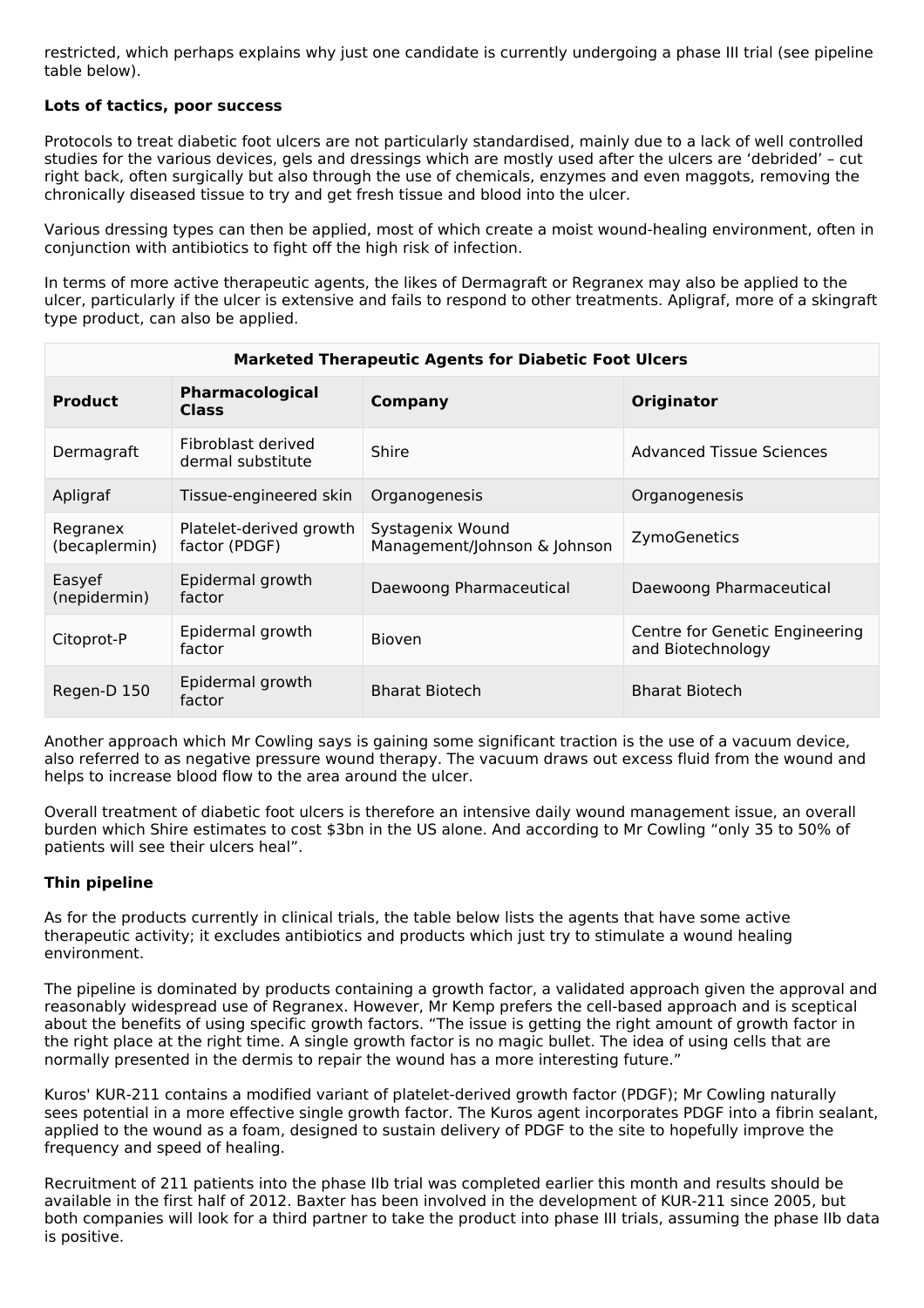| <b>Pipeline Therapeutic Agents for Diabetic Foot Ulcers</b> |                                        |                                                       |                                          |  |
|-------------------------------------------------------------|----------------------------------------|-------------------------------------------------------|------------------------------------------|--|
| <b>Status</b>                                               | <b>Product</b>                         | <b>Pharmacological Class</b>                          | Company                                  |  |
| <b>Phase</b><br>Ш                                           | HO/03/03                               | Protein kinase C (PKC) modulator                      | HealOr                                   |  |
|                                                             |                                        |                                                       |                                          |  |
| <b>Phase</b><br>Ш                                           | <b>KUR-211</b>                         | Platelet-derived growth factor (PDGF)                 | Kuros Biosurgery/Baxter<br>International |  |
|                                                             | <b>DSC127</b>                          | Angiotensin (1-7)                                     | Derma Sciences                           |  |
|                                                             | BBR-012 (isoniazid)                    | Wound healing agent                                   | <b>Bridge BioResearch</b>                |  |
|                                                             | <b>BioChaperone PDGF-BB</b><br>Program | Platelet-derived growth factor (PDGF)                 | Adocia                                   |  |
|                                                             | <b>BM-MNC</b>                          | Stem cell therapy                                     | Shenzhen Beike<br>Biotechnology          |  |
|                                                             | Chrysalin<br>(rusalatide)/TP508        | Thrombin mimic                                        | <b>Capstone Therapeutics</b>             |  |
|                                                             | Excellarate                            | Platelet-derived growth factor (PDGF)<br>gene therapy | <b>Cardium Therapeutics</b>              |  |
|                                                             | <b>EPO</b>                             | Erythropoietin                                        | The Cytonet Group                        |  |
|                                                             | <b>CVBT-141B</b>                       | Fibroblast growth factor (FGF)                        | CardioVascular<br><b>BioTherapeutics</b> |  |

Other products trying to improve the effectiveness of single growth factors include Adocia's BioChaperone PDGF-BB Program and CVBT-141B from CardioVascular BioTherapeutics.

Adocia is developing a liquid spray formulation of PDGF-BB, the active agent in Regranex, using its BioChaperone technology, which it believes can reduce the dose of growth factor required by a third and therefore cost much less than Regranex. A phase IIa study is ongoing in India using Regranex as an active comparator and results should be released by the end of the year.

CVBT-141B contains fibroblast growth factor-1 as its active ingredient, the company has completed phase II studies and is currently seeking fast track status from the FDA. Encouraging phase IIb data showed 100% closure of diabetic wounds within five months of treatment with FGF-1, whereas one-third of placebo-treated wounds remained open. Additionally, 57% of FGF-1 treated patients had complete wound closure after eight weeks, while none achieved this in the placebo group.

#### **Alternatives**

The most advanced pipeline candidate is HealOr's HO/03/03, currently undergoing a phase II/III trial in the US and India, adopting a slightly more novel approach as a Protein kinase C (PKC) modulator. By modulating PKC activation and PKC inhibition the product stimulates several biochemical pathways simultaneously, reducing inflammation and promoting the growth of fibroblasts and other skin cells.

The 146-patient trial should complete by the end of the year and the primary efficacy endpoint is the level of complete wound closure after 14 weeks.

Another more novel product currently attracting keen interest is Derma Sciences' angiotensin analogue, DSC127. Encouraging phase II results in May helped the company raise \$29m through a private placement the following month. That money will be used to start a phase III trial in the first half of 2012, although Derma is also considering partnering options. PII data showed complete wound healing in 73% of patients receiving DSC127 after 24 weeks, compared to 46% with placebo.

#### **Regaining interest**

The list of companies developing new candidates to treat diabetic foot ulcers as the prevalance of the disease soars highlights the extent to which industry has turned its back on this sector.

As with many therapeutic areas struggling to attract big pharma interest and funding in general, the chequered developmental history has played a big part, such that the mention of 'wound healing' can be a big